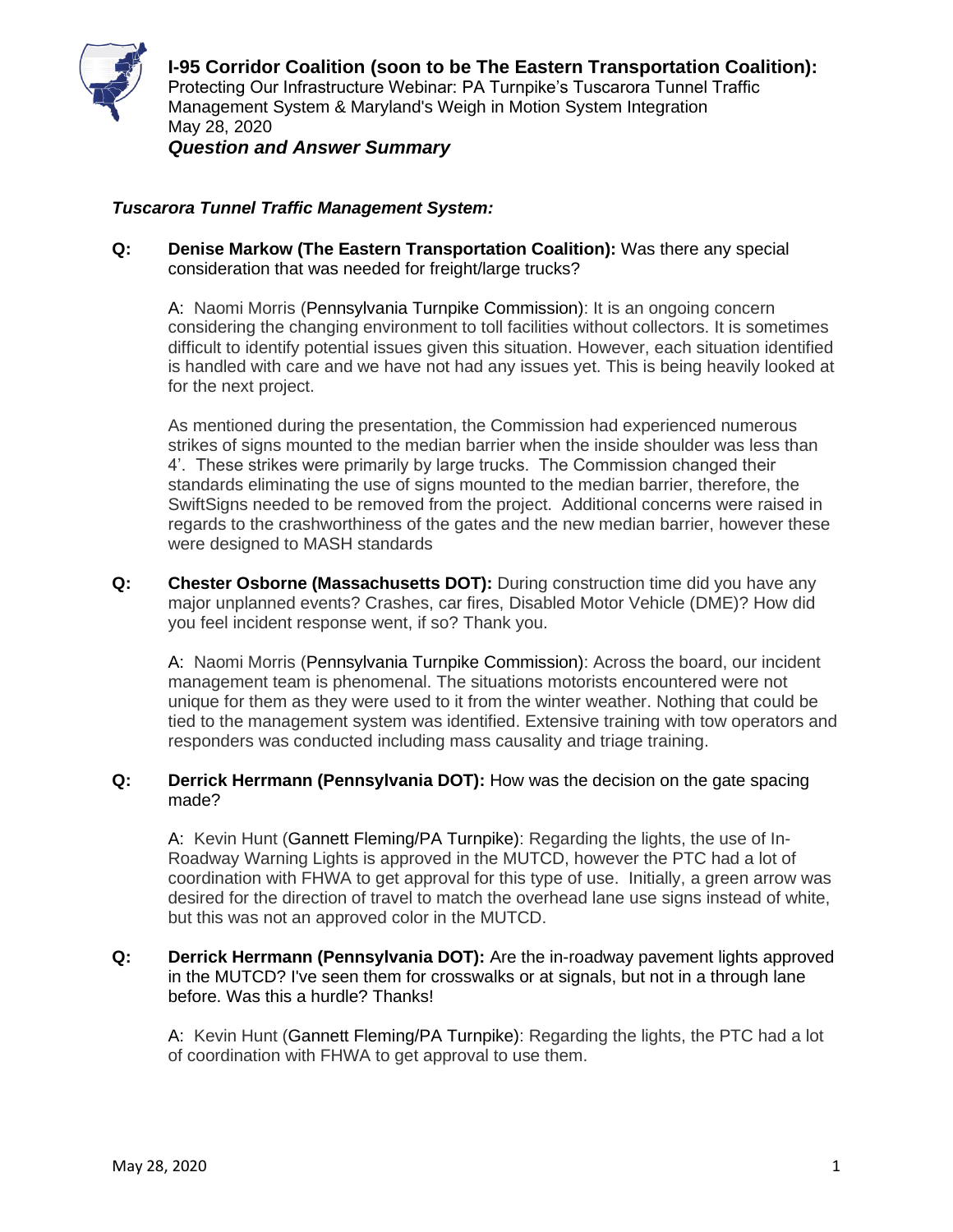

## *Virtual Weigh Stations in Maryland:*

**Q: Denise Markow (The Eastern Transportation Coalition):** To clarify, is the WIM module part of the RITIS platform; how does that work?

A: Nikola Ivanov (UMD CATT Lab/Maryland DOT-SHA/MdTA): The WIM module is part of the RITIS platform in that it is available through RITIS and it leverages RITIS infrastructure to ingest, store, manage, and disseminate relevant data. The RITIS platform accepts data available from the Cardinal Scale WIMReader and data acquisition/controller module, which is a proprietary software and hardware solution in the roadside WIM cabinet. This data is passed along to RITIS in the required data format. It allows permissions-based access. RITIS users can be assigned access to the VWS application. MdTA has this access now.

**Q: CP Zilliacus (MWCOG):** Any consideration given to integrating Diesel emissions checking as the trucks pass the virtual weigh stations?

A: Nikola Ivanov (UMD CATT Lab/Maryland DOT-SHA/MdTA): It is not currently integrated. They are looking to enhance the tool but, I am not sure if that is being considered. Diesel emissions checks would need to occur at highway speeds at a VWS location. We are not aware of any equipment to test diesel emissions at speed; as a result, an integrated solution is not available at this time. Law enforcement does have the capability to perform emissions checks on any commercial motor vehicle at roadside or at fixed scale facilities if required.

**Q: Denise Markow (The Eastern Transportation Coalition):** Based on the damage that these vehicles can cause to the roadway, has Maryland seen a change or improvement to the roadway condition?

A: Nikola Ivanov (UMD CATT Lab/Maryland DOT-SHA/MdTA): We have not done that specifically; however, through MAP-21 and FAST Act, there are some metrics associated with pavement condition. We may be able to identify changes through these metrics.

## **Q: Denise Markow (The Eastern Transportation Coalition):** How is this tool different from a portable WIM?

A: Nikola Ivanov (UMD CATT Lab/Maryland DOT-SHA/MdTA): The Virtual WIM is not sufficient to issue a citation based on ASTM 1318-09 specifications for accuracy of type III WIM scales. The Virtual WIM can identify potential violators and then a set of certified portable scales are used by roving enforcement personnel to facilitate additional weight and safety inspections to issue a citation.